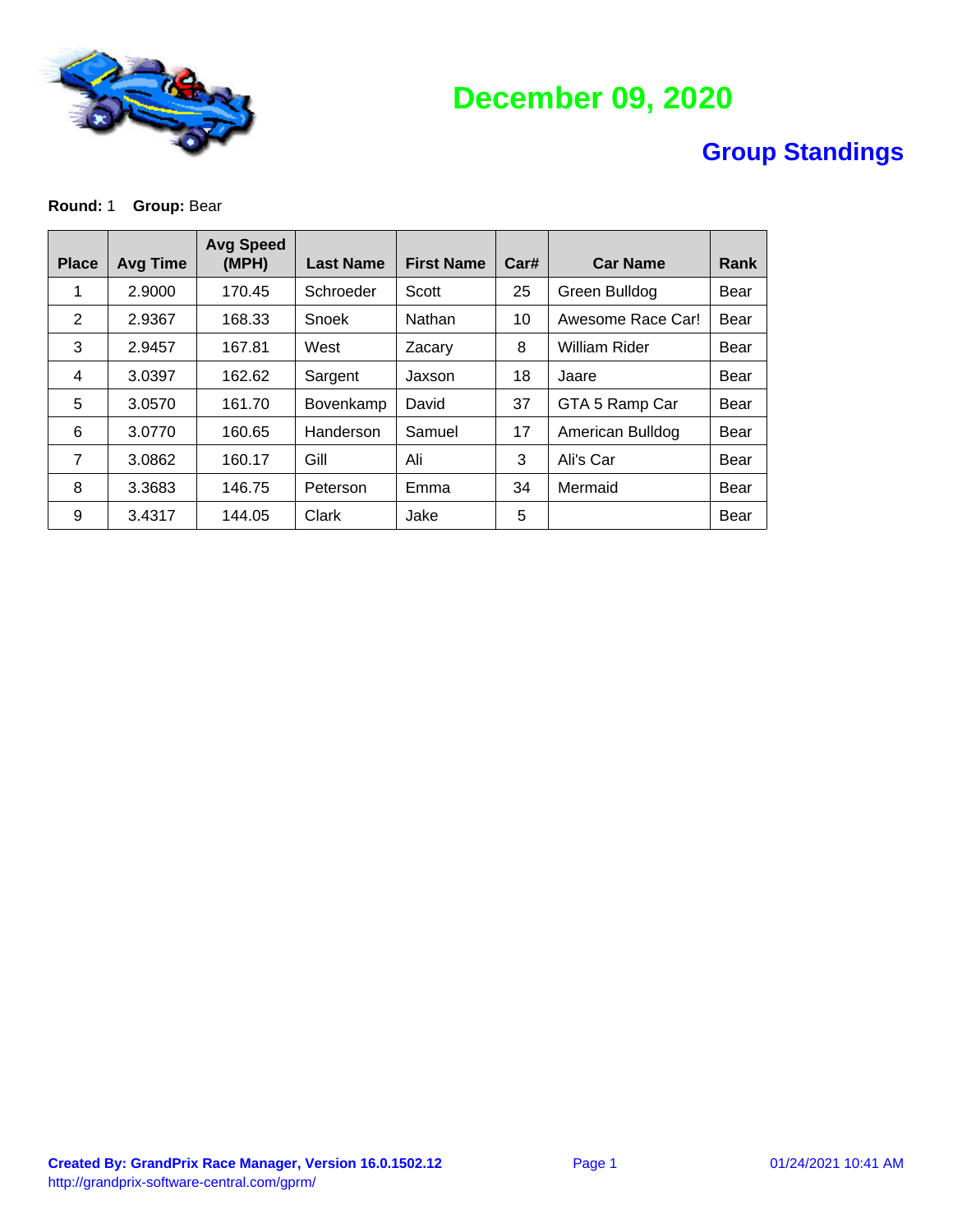# **Group Standings**

### **Round: 1 Group: Tiger Wolves**

| <b>Place</b> | <b>Avg Time</b> | <b>Avg Speed</b><br>(MPH) | <b>Last Name</b> | <b>First Name</b> | Car# | <b>Car Name</b>             | Rank                |
|--------------|-----------------|---------------------------|------------------|-------------------|------|-----------------------------|---------------------|
|              | 2.9523          | 167.43                    | Seehuus          | Emma              |      | <b>Miraculous</b>           | <b>Tiger Wolves</b> |
| 2            | 3.1093          | 158.98                    | <b>Britain</b>   | Daniel            | 2    | <b>Firelightning Strike</b> | <b>Tiger Wolves</b> |
| 3            | 3.1197          | 158.45                    | Clark            | Noah              | 6    | <b>Flaming Pro</b>          | <b>Tiger Wolves</b> |
| 4            | 3.3010          | 149.75                    | Erickson         | Johnny            | 21   | Johnny's Gonna Win          | <b>Tiger Wolves</b> |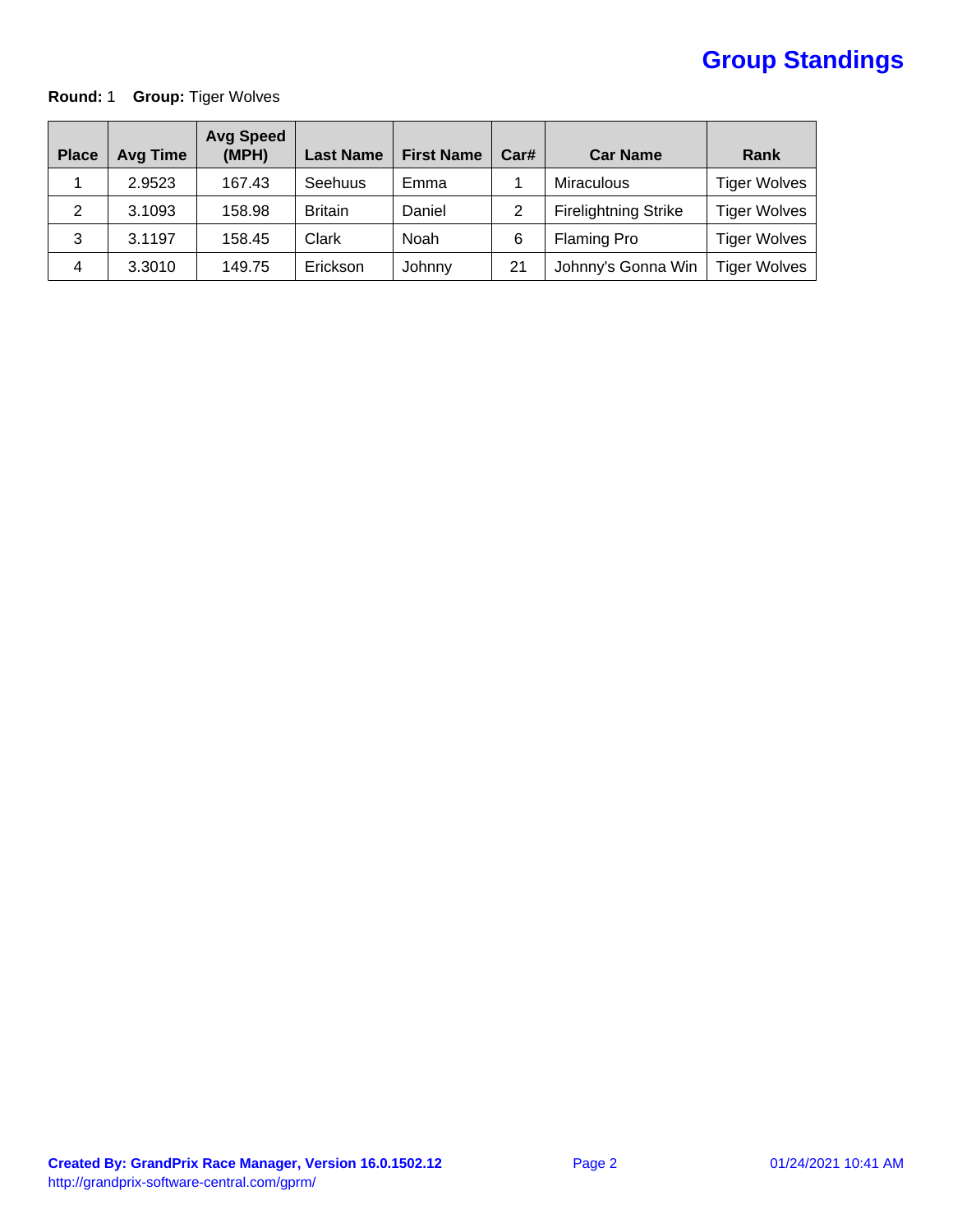# **Group Standings**

### **Round:** 1 **Group:** Web 2

| <b>Place</b>   | <b>Avg Time</b> | <b>Avg Speed</b><br>(MPH) | <b>Last Name</b> | <b>First Name</b> | Car# | <b>Car Name</b>  | Rank             |
|----------------|-----------------|---------------------------|------------------|-------------------|------|------------------|------------------|
|                | 3.0307          | 163.11                    | West             | Alxzander         | 7    | The Blood Reaper | Web <sub>2</sub> |
| 2              | 3.1753          | 155.67                    | Seigman          | Oliver            | 15   | GoodYear Blimp   | Web <sub>2</sub> |
| 3              | 4.0517          | 122.00                    | Gallegos         | <b>Marcus</b>     | 39   | The smiler       | Web <sub>2</sub> |
| $\overline{4}$ | 4.1257          | 119.82                    | Hayes            | Collin            | 12   | The Finisher     | Web <sub>2</sub> |
| 5              | 8.4453          | 58.53                     | <b>Barros</b>    | Lettie            | 24   | My Car           | Web <sub>2</sub> |